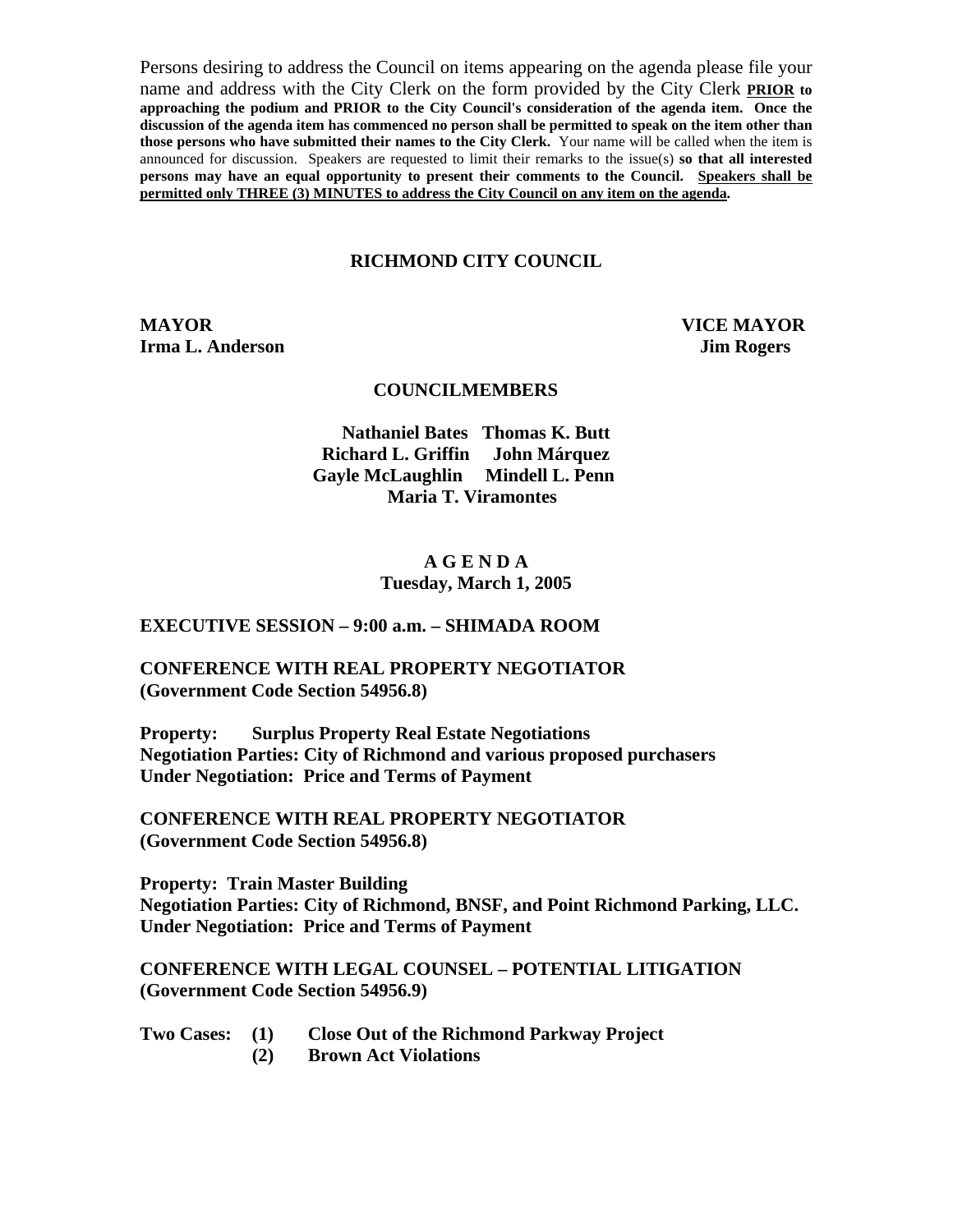**CONFERENCE WITH LEGAL COUNSEL – EXISTING LITIGATION (Government Code Section 54956.9)** 

**Four Cases: Quintero vs. City of Richmond Kubota vs. City of Richmond Thompson vs. City of Richmond Rivera vs. City of Richmond** 

**PUBLIC EMPLOYMENT (Government Code Section 54975.6)** 

- **Discussion: (1) Compensation for City Clerk** 
	- **(2) Appointing an interim Investigative and Appeals Officer**

**OPEN SESSION - 7:00 p.m. - COUNCIL CHAMBER** 

- **A. ROLL CALL**
- **B. COUNCILMEMBER'S CODE OF CONDUCT**

 **"I solemnly pledge to conduct all City matters fairly, responsibly and impartially; to carry out the business of the City in an orderly and efficient manner; to treat my colleagues, citizens, and City staff with dignity and respect; through debate, discussion, and dialogue instill public confidence and integrity in the process of City government; and to serve the citizens of Richmond to the best of my ability."** 

# **C. APPROVAL OF MINUTES**

**C-1.** Regular meeting held February 22, 2005.

# **D. STATEMENT OF CONFLICT OF INTEREST**

# **E. AGENDA REVIEW**

# **F. REPORT FROM CITY ATTORNEY OF FINAL DECISIONS MADE AND NON-CONFIDENTIAL DISCUSSIONS HELD DURING EXECUTIVE SESSION.**

# **G. PRESENTATIONS, PROCLAMATIONS, AND COMMENDATIONS**

 **G-1.** Presentation by members of the Centennial Advisory Committee acknowledging the City of Richmond's 100<sup>th</sup> Anniversary and upcoming celebratory events – Mayor's Office.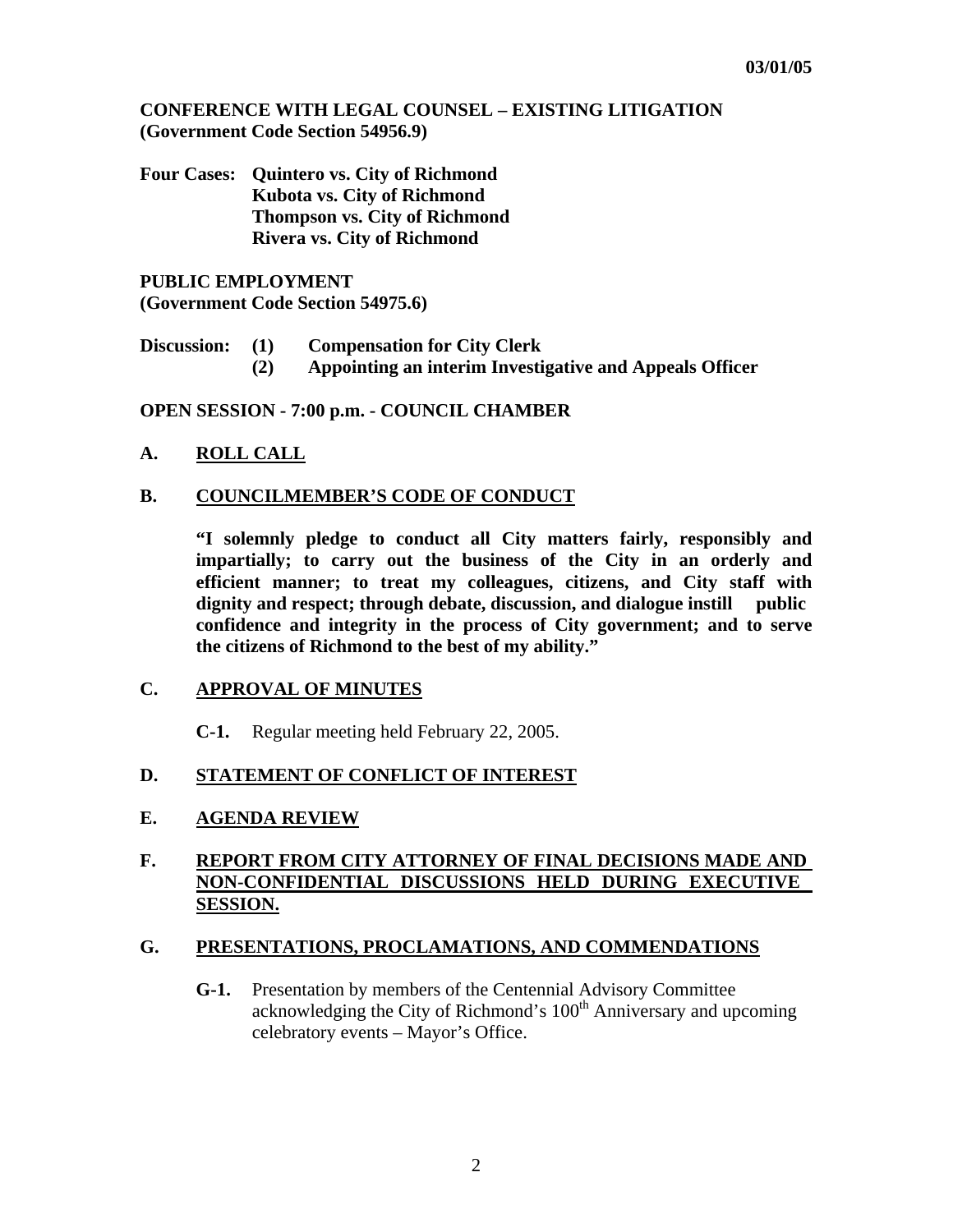# **H. REPORTS OF STANDING COMMITTEES AND MAYOR**

- **H-1.** Public Safety and Public Services Standing Committee.
- **H-2.** Finance, Administrative Services, and Economic Development Standing Committee.
- **H-3.** Rules and Procedures Standing Committee.

 **H-4.** Report from the Mayor.

#### **I. CONSENT CALENDAR**

 **Consent Calendar items are considered routine and will be enacted, approved or adopted by one motion unless a request for removal for discussion or explanation is received from the audience or the Council.** 

- **I-1.** AWARD AND AUTHORIZE an agreement with William Communication U.S.A. for the installation of Emergency Lighting, radio antennas, the inoperability communications, and work stations. Total amount of agreement will not exceed \$28,000. Contract period is March 15, 2005, through December 15, 2005 – Fire Department (James Fajardo 307-8039).
- **I-2. APPROVE** an agreement with Auto World Saadeh Corporation to supply undercover vehicles to the Richmond Police Department. Total amount of agreement will not exceed \$37,021.50 – Police Department (Captain Lori Ritter 620-6851).
- **I-3. APPROVE** amending a contract with Robert Half Legal to continue the services of a Legal Assistant in the City Attorney's Office through June 30, 2005. Total amount of amendment is \$20,000 – City Attorney's Office (Everett Jenkins 620-6509).
- **I-4. RESOLUTION** authorizing the Police Department to accept the State Frontline Grant and approve spending plan of funds. Total amount of grant is \$149,322 – Police Department (Lt. Anthony Williams 620-6830).
- **I-5. RESOLUTION** establishing the new classification specification of **Internal Auditor, reporting to the City Council – Human Resources** (Andrew Russo 620-6608).
- **I-6. ORDINANCE** regarding the Slavery Era Disclosure Act and disclosure and divestment of investment earnings from City-sponsored Pension Funds or Investment Funds from financial and insurance institutions that benefit from international investment in slavery – **Second Reading** – Councilmember Penn and Viramontes (620-6513).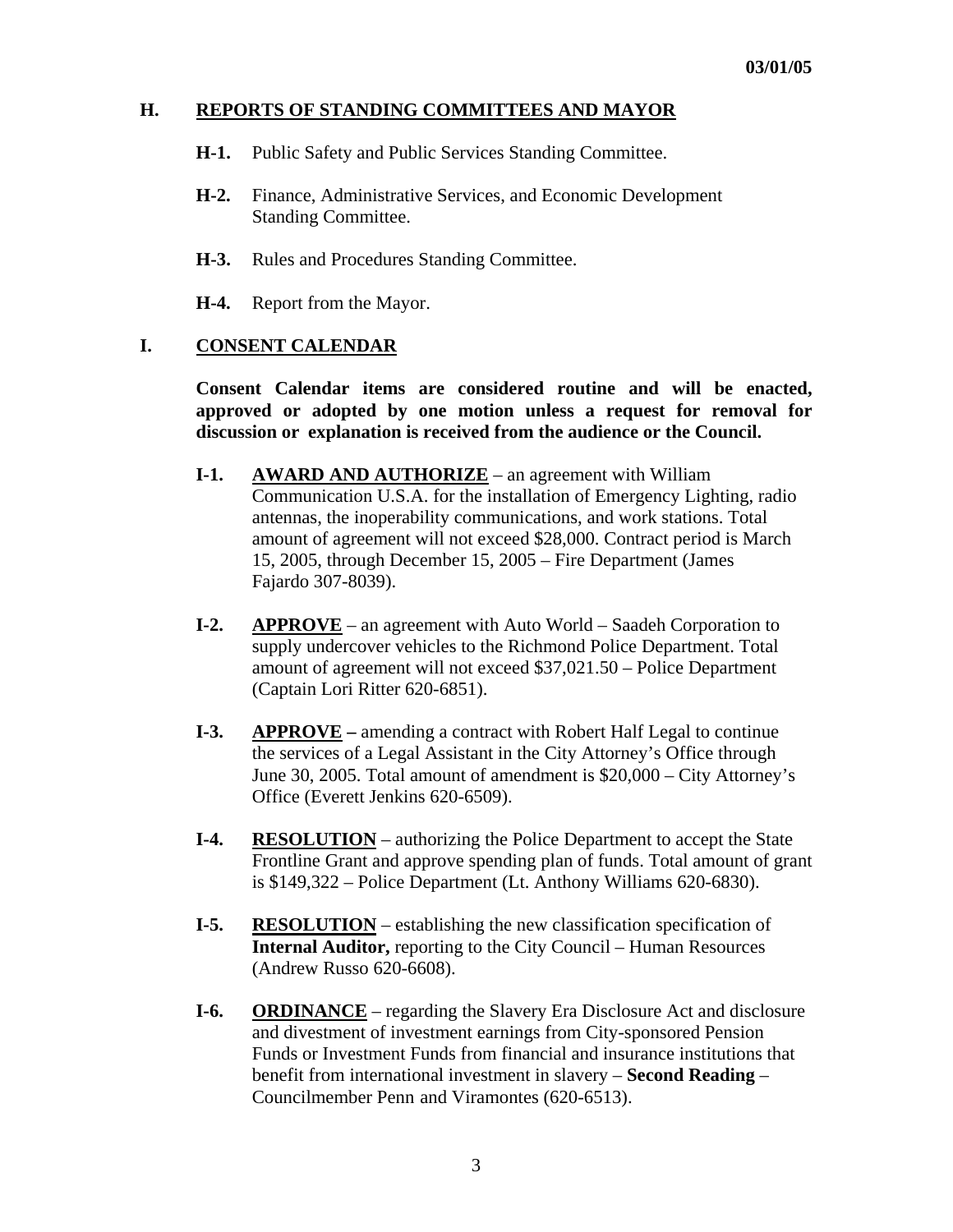**I-7. DENY** – claims against the City of Richmond by: (1) Rhonda Holloway, (2) James Holloway, (3) Tatiana Holloway, and (4) Angela Graham **–** Risk Management (Steve Kochly 271-8811).

# **J. OPEN FORUM FOR PUBLIC COMMENT**

Anyone wishing to address the City Council must submit a request to the City Clerk prior to commencement of the item. **Each speaker will be limited to a Maximum of Two (2) Minutes. The Maximum Number of Requests will be limited to fifteen (15), and the total amount of time for Open Forum will be Thirty (30) Minutes. SPEAKERS MUST SPEAK ON ITEMS THAT ARE NOT ON THE AGENDA.** 

# **K. PUBLIC HEARINGS**

- **L. AGREEMENTS**
- **M. RESOLUTIONS**

# **N. ORDINANCES**

- **N-1. ADOPT** establishing wages, salaries, and compensation for the classification of **Internal Auditor**, reporting to the City Council – **First Reading –** Human Resources (Andrew Russo 620-6608).
- **N-2. ADOPT** amending Ordinance No. 13-05 N.S. pertaining to Conditional Use Permits for Alcoholic Beverage Sales – **First Reading –** (Tom Butt 236-7435/Barry Cromartie 620-6751).

# **O. COUNCIL AS A WHOLE**

- **O-1.** Consider recommendation for re-appointment to the **Human Relations Commissions**: Duane Chapman, term expiring March 30, 2007 – Mayor Anderson (620-6503).
- **O-2.** Consider authorizing a request be made to the California Environmental Protection Agency (CalEPA) that the Department of Toxic Substances Control (DTSC) be assigned total jurisdiction of the Zeneca/Simeon- Cherokee and UC Field Station sites – Councilmember McLaughlin (237- 1256).
- **O-3.** Consider recommendations to develop and implement Standards of Design and Review and reform the governance process of design and review – Councilmembers Griffin and Viramontes (620-6581).